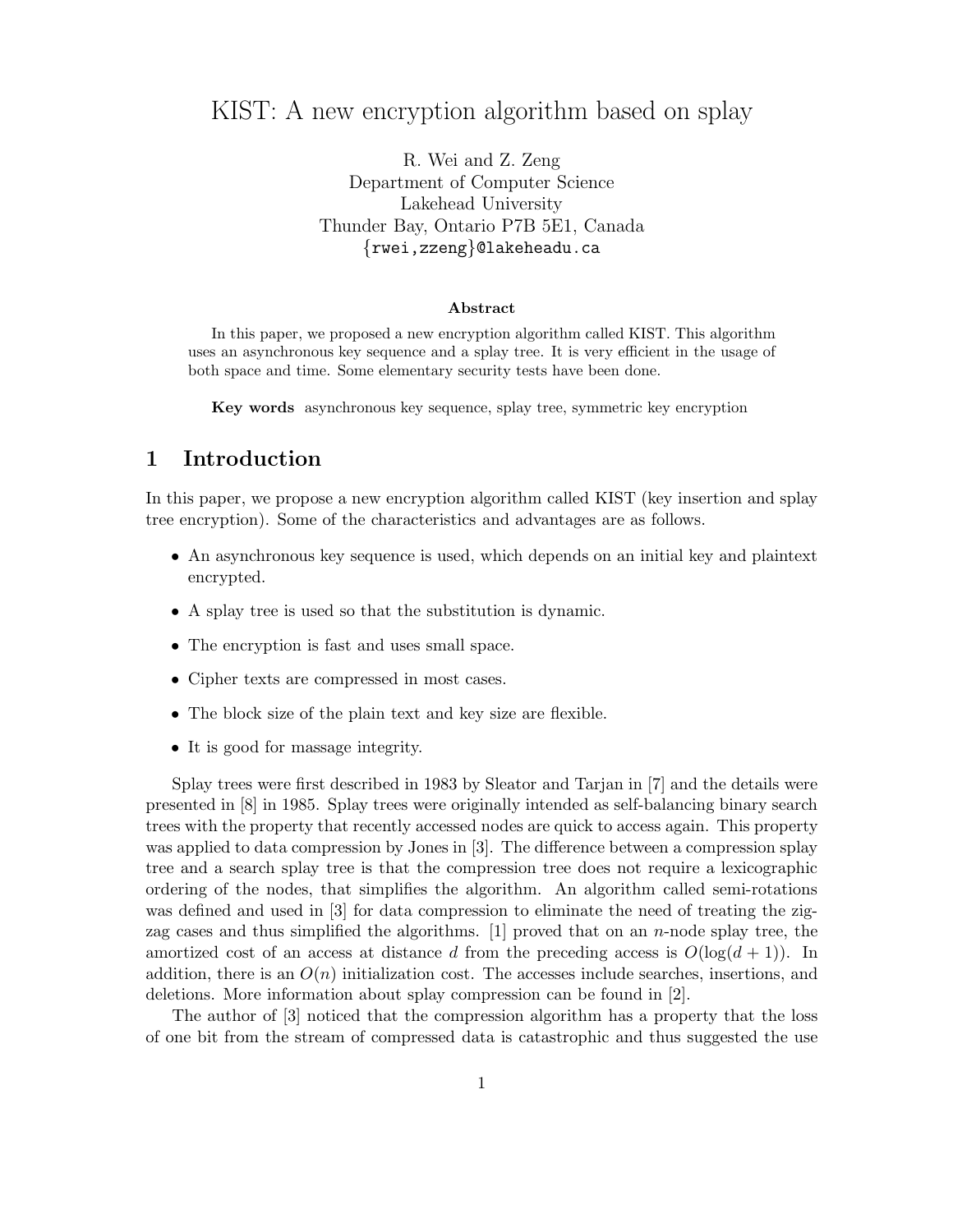of such compression in encryption. In [4], some brief discussion about the security of the splay tree based encryption was given. [4] also indicated that some ideas of that were used by Lotus in their product Ami Pro.

In general, the method suggested in [4] is not secure. Using splay trees, the more frequent used bytes will be encoded into shorter codes. So the ciphertext definitely will give some information to the attacker. However, the method using splay tree for encryption has some attractive characteristics. It is efficient in regarding both time and space. The splay tree compression operation needs only 2 KB to 4 KB memory. Also the cipher text is compressed under this method.

In this paper, we will propose a new encryption algorithm which applies some techniques of splay trees. We first give a brief review of splay trees.

#### 1.1 Splay trees

In a splay tree for binary search proposed in [8], the tree is splayed when a node is accessed. The idea is that the accessed node becomes the root, and all nodes to the left of it form a new left subtree while all the other nodes form a new right subtree. To reduce the amount of restructuring during the splaying, a method called semi-splay was proposed in [8]. Using semi-splay, only some of the edges along an access path are rotated. That will improve the operations in zig-zag cases.

In [3], splay trees are applied for data compression. To do the data compression, prefixfree codes are used. There are some difference between the binary search trees and data compression trees. As a binary search tree, a lexicographic ordering is kept, that is not necessary for the data compression tree. On the other hand, in a prefix-free code based tree (used for compression), only the leaves can be accessed while all nodes (inner nodes and leaves) in a search tree can be accessed. Considering these differences, Jones in [3] proposed an operation called semi-rotation. Since this method will be used later, we give a little more details in the following.

In a semi-rotation, only two links in the tree are exchanged to move the accessed node up. We will use the following example in [3] to explain the idea. In the example, we use numbers to denote the inner nodes and use alphabetic characters to denote leaves. Only leaves will be accessed. In Figure 1, the node  $C$  in the left tree was accessed. So there are two semi-rotations between node C and root 1. First semi-rotation exchanges the links of C and B and the second semi-rotation exchanges the links of nodes  $E$  and 3. The resulting tree is shown as at the right of Figure 1. In general, the splay will be performed from the accessed leave up to the root along the path. Every two links are exchanged from the bottom up recursively. When the number of nodes on the path is odd, the last node (the root) is skipped. In the above example, the nodes between C up to the root are  $4, 3, 2, 1$ . First we go up through 4 and 3, and do a semi-rotation. Then go up through 2 and 1, and do the second semi-rotation. This is an even case.

Following the convention of prefix-free encoding tree, encoding of a leaf is followed the path from the root to the leaf. A left edge is encoded by a bit 0 and a right edge is encoded by a bit 1. In above example, the original code of  $C$  is 0110. After splaying, the code is changed to 10. So next time  $C$  will be transmitted to a shorter code. Note that each node accessed after splaying will be encoded as a code of half size. This property is good for data compression because more frequency characters will encoded into shorter codes. However, it is not good for security if we use splaying for encryption.

[3] suggested to use a secret initial state of the tree as a encryption key. Then the splay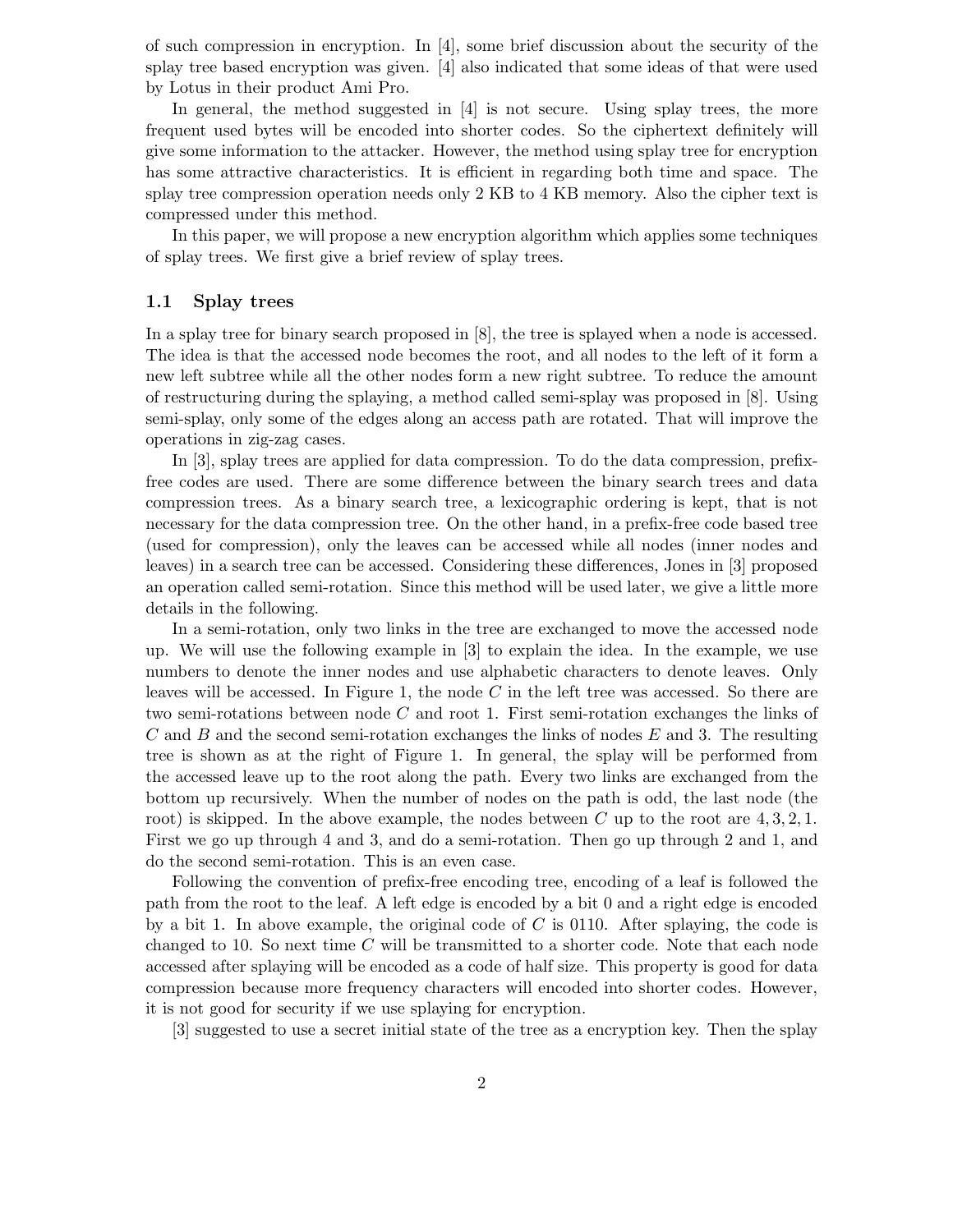

Figure 1: Semi-rotations splay

algorithm is used to encode (encrypt) the inputs. Since the initial state is kept in secret, the attacker will be difficult to find out the original text. This method is not secure. [4] discussed several security weakness of that encryption. Basically, a chosen plain attack (actually, the known plain text attack can also reveal some information) is able to reform the shape of the tree and thus break the encryption. For example, when a string *aaaaaaa* or a string *ababababababab* is encoded, then the position of node  $a$  or  $a, b$  is forced to form. (As an example, we will use a tree of 8 layers for the byte encodes in this paper). In this way, one can change the tree in his wish. One method for possible solutions suggested in [4] is using random insertions. The idea is to insert random bytes to the inputs. Since the random bytes are secret, the attacker will be more difficult to figure out the shape of the tree. Another method suggested in [4] is using run-length encoding. Instead of inserting the random bytes at intervals with fixed length, the bytes are inserted at intervals with pseudo random lengths. We will see later that these methods are not good enough to secure the encryption.

The rest of this paper is organized as follows. In Section 2, we analysis the security of the previous splay tree based encryption and indicated its weakness. Section 3 gives the details of our proposed algorithm. Section 4 gives some experimental results of our algorithms. Section 5 gives a brief conclusion.

# 2 Security considerations

To understand the splay trees, let us look at a small example which contains 8 leaves. We set the original tree as a complete binary tree shown in the top of the Figure 2. Starting from that tree, we encode four letters. Try three times to encode **abcd**, beef, adch respectively. The resulting three trees are displayed in the Figure 2.

These trees look differently, but they have some common characters. For example, the number of leaves in first two layers are two and the number of leaves in first four layers are at least four. All the encoded letters are at the top four layers. This is not strange, because the tree splay has the following properties:

- A new accessed leaf will move up half way.
- Any leaf will not move down more than two layers after a splay.

Therefore, in general, there are always leaves at the first four layers in a splay tree after some time. And most frequent letters will be set at higher level. This property will give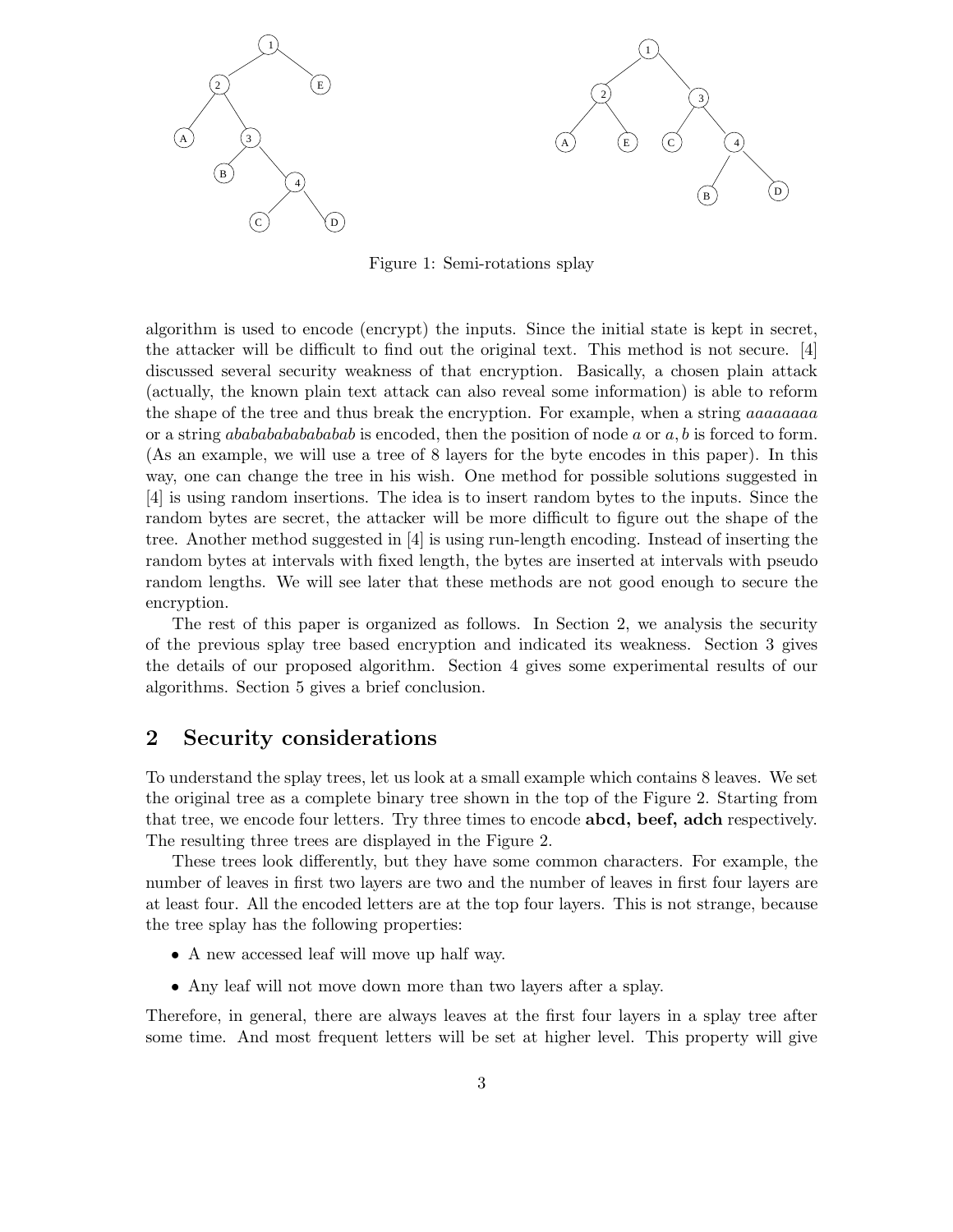

Figure 2: Small examples of splay

attackers information about the plain text. The random insertion to the input will not solve that problem, because it will not change the probability distribution of the plain text. For a secure encryption, we should keep the shape of the tree secret. In other words, we should keep the shape of the tree in random. Note that the tree is dynamic. It will change all the time during the encoding. We need to keep these changes in secret. In next subsection, we introduce our main idea about how to keep the tree in random and the changes in secret.

#### 2.1 Moving inner nodes

From the above discussion we know that to insert random bytes to the inputs is not a very good idea. Because it will not change the fact that the tree is not balance (not random): one subtree of the root is vary small. We propose the following method called key injection for the encryption. Instead of insert random bytes (keys) into inputs, we will try to change the link of inner nodes using the keys. The main idea is as below.

- 1. Select an inner node n of the tree by using a key  $k_i = f(K, P_i)$ , where K is an initial symmetric key,  $P_i$  is the plain texts encrypted up to current block and  $f$  is some function.
- 2. Find out the node  $m$  in layer one, which is at the subtree of the root other than what is the node n at.
- 3. Exchange the link of  $n$  and  $m$ .

Here the node  $m$  could be an inner node or a leaf. For example, if the inner node 5 is chosen, then three trees at Figure 2 will be changed to trees at Figure 3.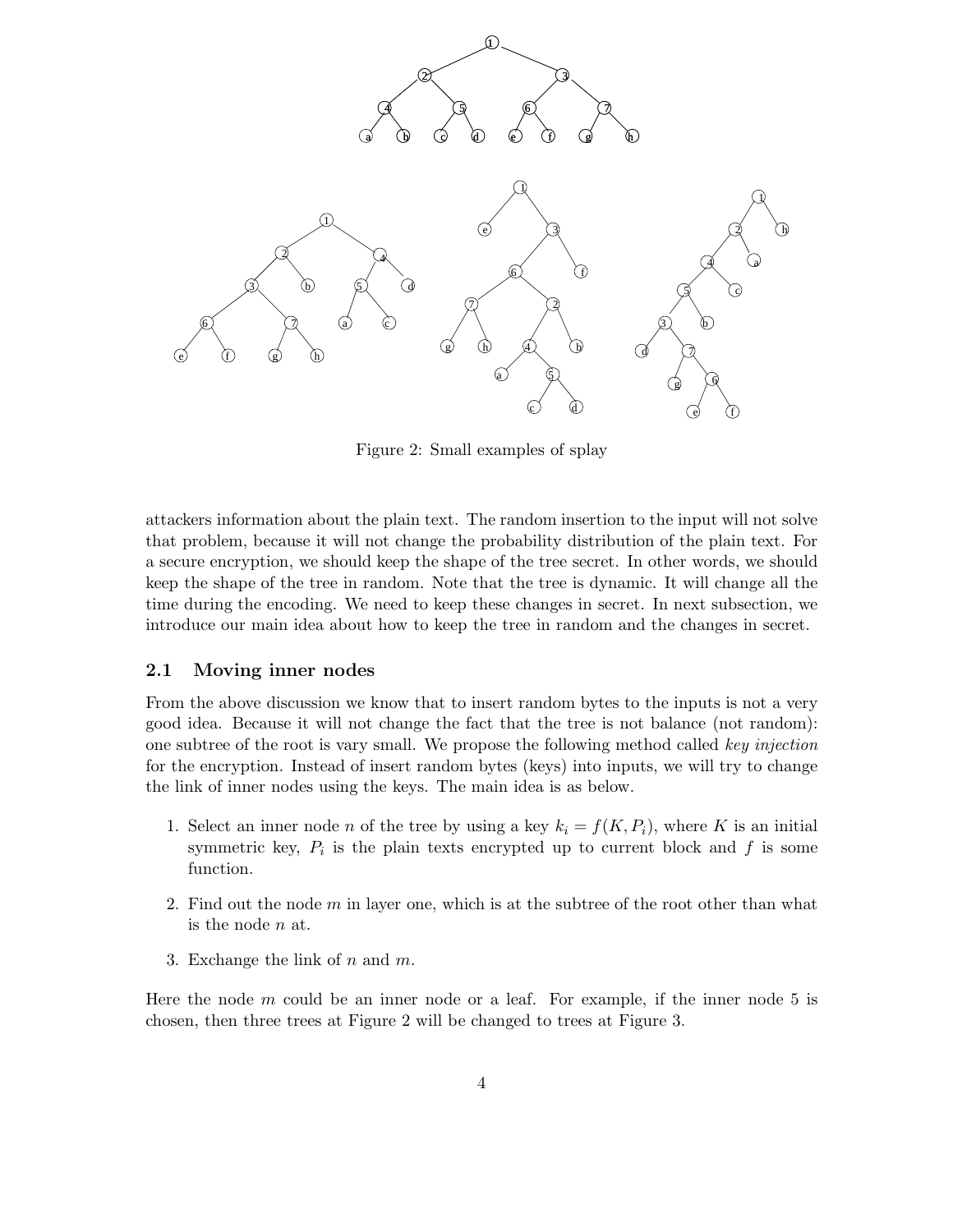

Figure 3: Small examples of key injection

In these examples, the leaves at the layer 1 disappeared after the key injection. The key injection increases the randomness of the tree. Of course, the key injection will increase the size of the cipher text. Therefore there is a trad-off between the security and compression in this algorithm. If we inject more keys, then the tree will be more random and the compression will be worse. To consider this, we will set some parameters and discuss these parameters later.

## 3 Encryption algorithm

Now we propose our encryption algorithm. Our method consists of tree parts which can be described as following three algorithms:

- 1. Key generation algorithm.
- 2. Encryption algorithm.
- 3. Key injection algorithm.

For simplicity, we will not describe the general algorithm. The following is an example of our encryption. But it is straightforward to give the general algorithm from our example.

Our encryption is based on bytes that enables it to be implemented easily in a 8-bit CPU. We will use a binary tree of 256 leaves for the 256 different bytes. So we need 255 inner nodes in the tree. We use three arrays left, right, up to store the nodes' information. Two arrays are of length 255 which records the left and right children of inner nodes. Other array is of length 511 which records the parents of nodes. In this tree, the inner nodes are named  $0, 1, 2, \ldots, 254$  and the leaves are named  $255, 256, \ldots, 510$ . So the index of arrays are the names of the nodes. In the initial stage, the tree is a complete binary tree. So the values of these arrays are initialized as follows:

left[i] =  $2 * i + 1$ ; for  $i = 0, ..., 254$ .  $\text{right}[i] = 2 * i + 2; \text{ for } i = 0, \ldots, 254.$  $up[i] = (i - 1)/2$ ; for  $i = 1, ..., 510$ , and  $up[0]$  is some special symbol.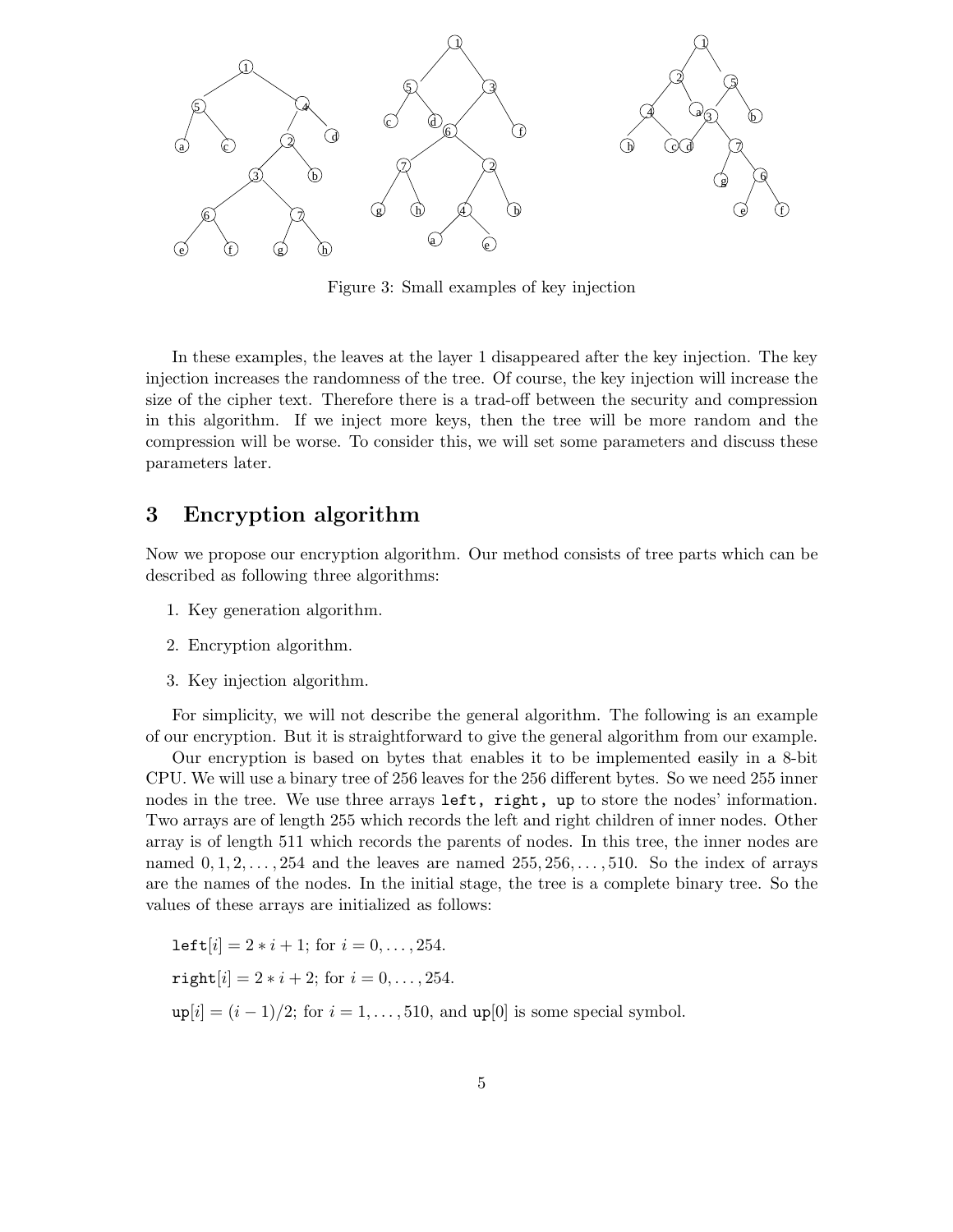#### 3.1 Key injection algorithm

As we described before, the key injection means to use a key to move inner nodes. On the other hand, we also want the cipher text compressed a little. After doing some tests, we found that the random injection might cause the algorithm losing the compression property. Actually, in many cases of our test, the cipher text is even larger than the plain text. To avoid that problem, we will only move the inner nodes which are above layer  $N$ , where  $N$ is some parameter. Since more frequent accessed bytes are usually at higher layers, this method will keep some compression of the cipher text. As we indicated previously, the compression of cipher text means some information about the plain text. But we can let the value of N large enough to eliminate the compression property of the cipher text if that is desired. Our method is as follows. After a key generated, the algorithm will check the layer of the according inner node. If an inner node is below layer  $N$ , then we will ignore that key. Using this method, some of the keys will be discarded in random. Therefore the injection is of some randomness, which will increase the security of the algorithm. In the following algorithms, we will use the parameter N.

In our method, we exchange the links of two nodes. So the injection is more efficient than splay. The discarding procedure gives a dynamic length of intervals and it is much more efficient than the run-length encoding mentioned in [4].

The algorithm of *injection function* injection(byte i, integer N) is as follows. In our algorithms, a byte is expressed as an integer between 0 and 255.

Algorithm 3.1: INJECTION $(i, N)$ 

**comment:**  $i$  is a byte from input

```
i \leftarrow iif (i = 0)then quit
s \leftarrow 1N \leftarrow nwhile (up[j] \neq 0)j \leftarrow up[j], s \leftarrow s + 1if (s < N)then \Big\{\int if (j = right[0])\overline{\mathcal{L}}then t \leftarrow left[0]else t \leftarrow right[0]exchange links of i and t (swap up[i] and up[t])
  else quit
```
The injection function will be called at the beginning of the encryption. In that time, 16 bytes will be injected to the initial tree. After that, the injection function will be called for every byte of plain text encrypted. Note that in our algorithm, we use a byte as a block of plain text. In general, we can injection a key for each block. Since the initial tree is a complete binary tree, most of the first 16 bytes will be injected if we set  $N \geq 7$ . To avoid discarding any key in the beginning, we can set the threshold N after injecting the 16 keys. After encrypting some bytes, the keys will be discarded in random.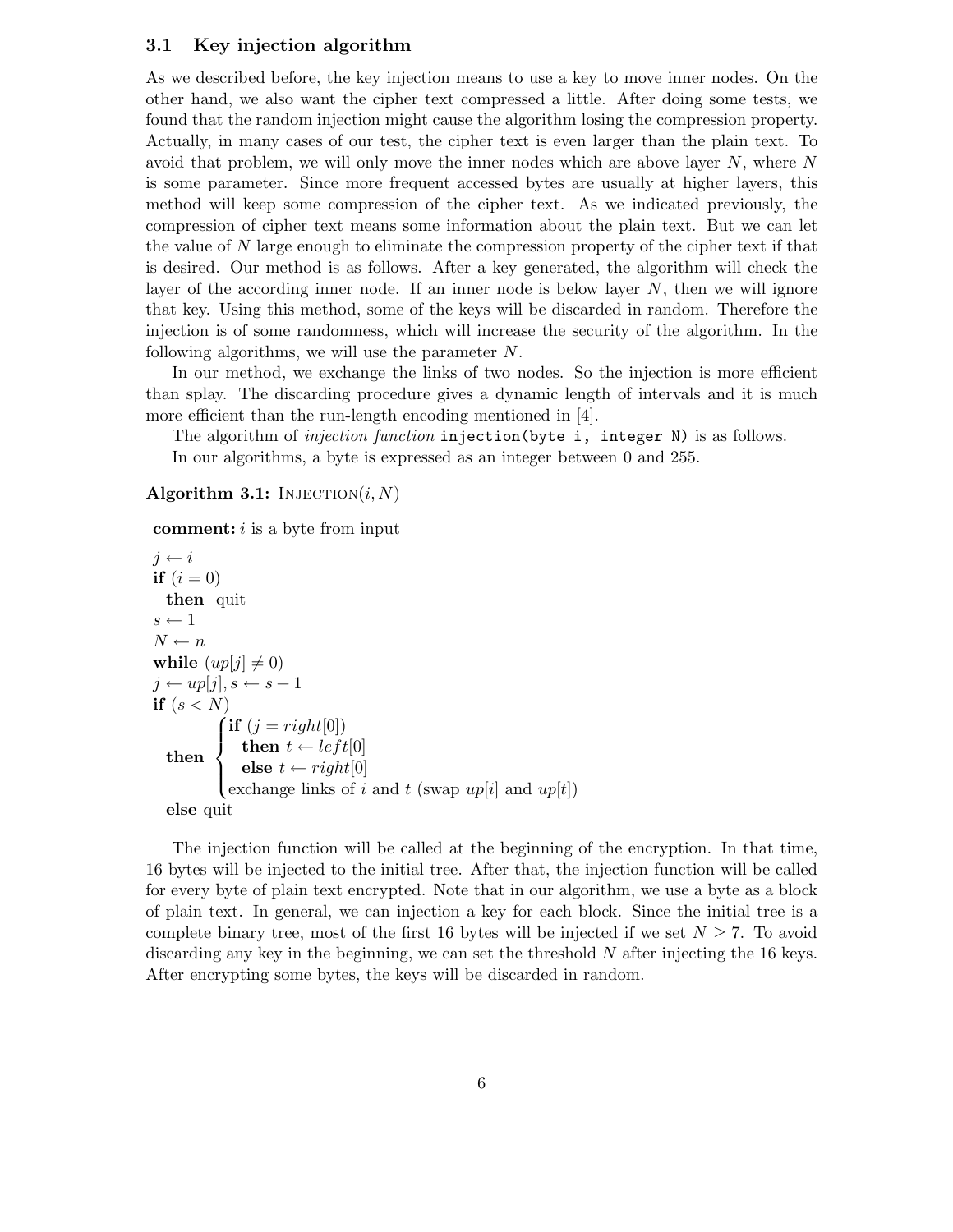#### 3.2 Encryption algorithm

Now we give our encryption algorithm which is essentially the splay tree algorithm of [3] plus key injection algorithm. First we need to define splay function. The algorithm of Splay function Splay(byte i) is as follows.

#### Algorithm 3.2:  $SPLAY(i)$

**comment:**  $i$  is a byte from input

```
i \leftarrow i + 255j \leftarrow up[i]while (j \neq 0 and up[j] \neq 0)\mathbf{S} \leftarrow up[j]if (j = left[s])<br>then t \leftarrow ri[s]\begin{array}{c} \end{array}then t \leftarrow right[s]else t \leftarrow left[s]exchange links of i and ti \leftarrow up[i]i \leftarrow up
```
The encode is proceeded byte by byte. Since encoding is done by following a path from a leaf to the root of the tree, the code bits are produced in the reverse order from the order in which they should be transmitted. Therefore a local stack is used to temporarily store the bits. The algorithm of encode function encode (byte i) is as follows.

### Algorithm 3.3:  $\text{ENCODE}(i)$

**comment:**  $i$  is a byte from input

```
i \leftarrow ii \leftarrow i + 255while (i \neq 0)\int if (i = left[up[i]])\inti \leftarrow up[i]then push bit 0 to stack
    else push bit 1 to stack
while (stack is not empty) pop a bit and output it
Splay(j)
```
The algorithm first encode the byte. Then the accessed node is splayed.

To do encryption, we need a key sequence created by the key generation algorithm. Assume the key sequence is  $(K_1, K_2, \ldots, K_i, \ldots)$ , where  $0 \leq K_i \leq 255$  for each i. The initial key is  $K = (K_1, K_2, \ldots, K_{16})$ 

The algorithm of encryption is as follows. Suppose the plain text are bytes  $P =$  $(p_1, p_2, \ldots, p_m).$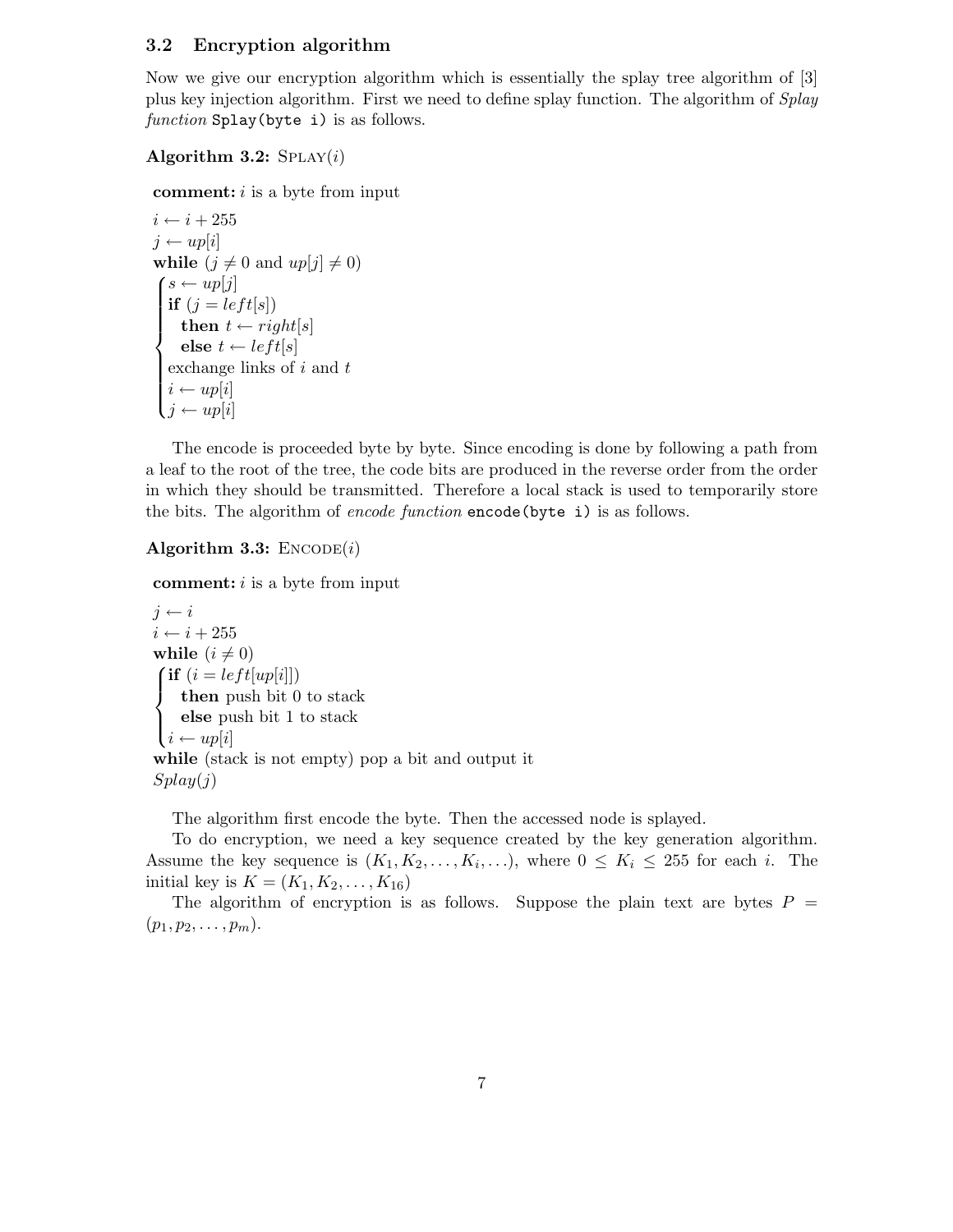Algorithm 3.4: ENCRYPTION $(P, K)$ 

**comment:**  $P$  is plain text and  $K$  is key sequence

```
for i = 1 to 16
   \mathbf{do}\ injection(K_i,N)key \leftarrow 17for j = 1 to m
   do
         \sqrt{ }\left\vert \right\vert\mathcal{L}encode(p_j)injection(K_{key}, N)key \leftarrow key + 1
```
## 3.3 Decryption algorithm

In decryption algorithms, the parameter  $N$  is same as that in encryption used. Suppose the cipher text is a bitstring  $C = (c_1, c_2, \ldots, c_s)$ . The decode is proceeded bit by bit following a path from the root to a leaf. A bit will be deleted from the bitstring after it is proceeded. The output of the function is a byte. The algorithm of *decode function* decode (bitstring C) is as follows.

Algorithm 3.5:  $DECODE(C)$ 

**comment:**  $C$  is a bitstring from input

```
node \leftarrow 0c \leftarrow first bit of C
while (node < 254)\int if (c=0)\int\overline{\mathcal{L}}then node \leftarrow left[node]else node \leftarrow right[node]C=C\setminus\{c\}c \leftarrow first bit of C
output (node - 255)Splay(node - 255)
```
The algorithm of decryption is as follows. Suppose the cipher text is a bitstring C and key sequence is generated by K. The algorithm first injects 16 keys just as the encryption. Then the decode function is called. The key injection is also called for every decoding.

### Algorithm 3.6: DECRYPTION $(C, K)$

**comment:**  $C$  is a bitstring and  $K$  is key sequence

```
for i = 1 to 16
   \mathbf{do}\,\, injection(K_i,N)key \leftarrow 17j \leftarrow 0while (C \neq \emptyset)\sqrt{ }\int\overline{\mathcal{L}}decode(C)j \leftarrow j + 1injection(K_{key}, N)key \leftarrow key + 1
```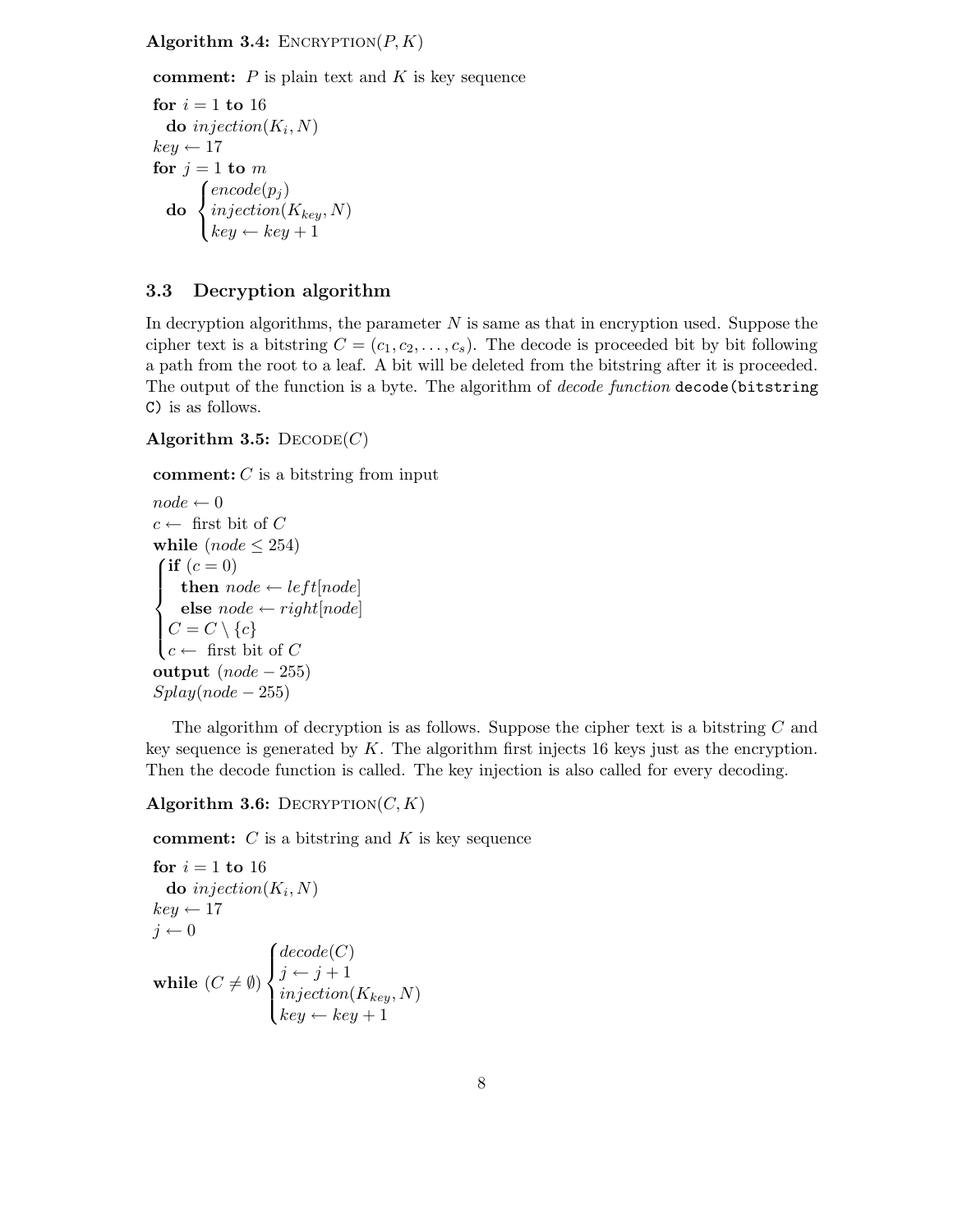#### 3.4 Key generation algorithm

Now we consider the key generation algorithm. The key sequence is generated from initial key and plain text.

In the following, we suppose the symmetric key we used is 16 bytes. It is easy to use different lengths of keys in our algorithm.

We will use a "cyclic" array key with length 16 (or the length of the key). Here cyclic means that  $key[j] = key[j-16]$  for  $j \ge 16$ . These keys are stored in array key. Next, when a byte is encrypted, its parent is Xored to the current key and then used for injection. The key generation algorithm is as follows.

Algorithm 3.7: KEYGENERATION $(P, K)$ 

comment:  $P$  is plain text and  $K$  is initial key

```
for i = 1 to 16
  do key(i) \leftarrow K_ic \leftarrow 17for j = 1 to m
  do
        \sqrt{ }\overline{I}\mathcal{L}key(c) = key(c) \oplus up[p_j + 255]output (key(c))c \leftarrow c + 1
```
The ith key is generated from the initial key and  $P_j$ , where  $P_j$  contains first j bytes of plain text. Note that because of the splay, the parent of the  $p_j$  is not fixed and depends on previous plain text and the initial key. Since one inner node may have two leaves as children, the key change is not determined by a unique plaintext byte.

# 4 Applications

We implemented the KIST as an Eclipse plug-in application (see [9]). The following methods are used.

- The hash function MD5 is used for the initial key so that a user can use a pass phrase as a key instead of a random key.
- Since ASCII codes used for Java source file only uses 127 nodes (bytes), we use an correspondence table for some frequent Java key words or phrases and the unused bytes. In this way, the Java source file can be compressed better.
- A user can choose options for encryption or compression only.

We also suggest to use KIST for wireless sensor networks (WSN) and other mobile devices, where space limitation is an important issue. A sensor typically has 8 - 120 KB of code memory and 512 - 4096 bytes of data memory (see [5]). KIST needs only 2 - 4 KB memory and the cipher text is compressed, that is good for the space limitation of nodes in WSN. By the same reason, the KIST is also suitable for small mobile devices.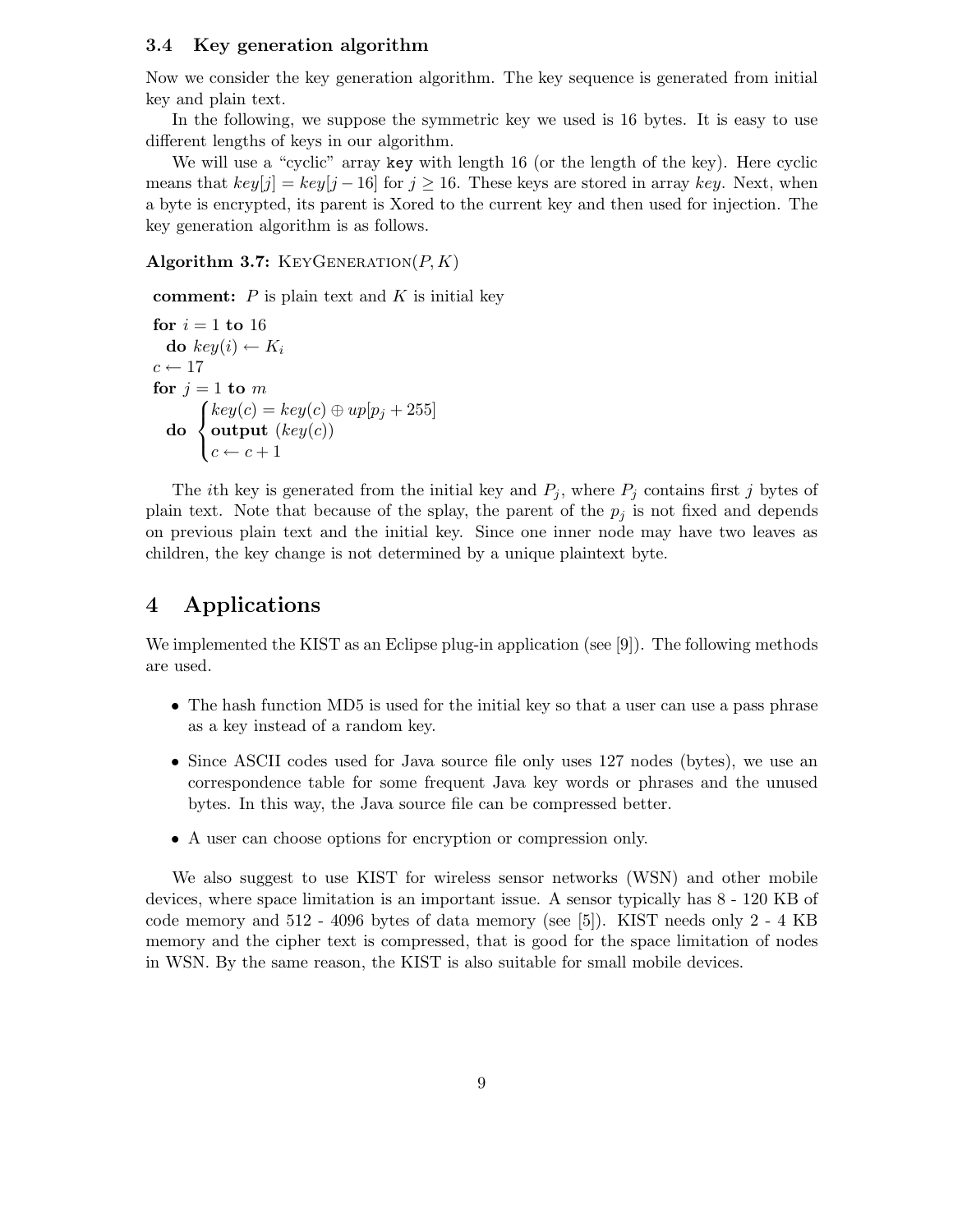# 5 Conclusion

In this paper, we introduce an encryption system KIST which is based on splay trees. An asynchronous key sequence is used to change the tree dynamically and secretly. Since a tree can be viewed as a substitution, the main encryption uses dynamic substitutions. The main operations of the encryption are byte xor and bytes swap. To decide some parameters, we did some tests and suggested better settings. This system has several advantages as listed in Section 1.

Some limitations of the system are:

- It has a bad error propagation. Even a bit error will cause catastrophic results. Although this is good for message integrity, it can not used in a noisy channel.
- The key sequence dose not have a resynchronizing method.

To handle above problems, we suggest that the tree refreshes after certain number of bytes has been encrypted and applies the initial key again.

We note that since this encryption is different from most existing stream ciphers and block ciphers, more new kind of security analysis should be developed for it. Although we did some chosen ciphertext attack to the algorithm, more serious security analysis should be done in the future. However, we think it is a good idea to publish this algorithm so that researchers may do more analysis and further improvements.

## References

- [1] R. Cole, On the Dynamic Finger Conjecture for Splay Trees. Part II: The Proof, SIAM Journal on Computing, 30(2000), 44-85.
- [2] D. Grinberg, S. Rajagopalan, R. Venkatesan and V.K. Wei, Splay trees for data compression, Proc. 6th annual ACM-SIAM sympsium on Discrete algorithms (1995), 522- 530.
- [3] D.W. Jones, Application of splay trees to data compression, Communications of the ACM, 31(1998), 996-1007.
- [4] D.W. Jone, Data compression and encryption algorithms, http://www.cs.uiowa.edu/∼jones/compress/.
- [5] Y.W. Law, J. Doumen and P. Hartel, Survey and benchmark of block ciphers for wireless sensor networks, ACM Transactions on Sensor Networks, 2(2006), 65-93.
- [6] A.J. Menezes, P.C. van Oorschot and S.A. Vanstone, Handbook of Applied Cryptography, CRC Press, 1997.
- [7] D.D. Sleator and R.E. Tarjan, Self-adjusting binary trees, Proc. ACM SIGACT Symposium on Theory of Computing, ACM New York (1983) 235-245.
- [8] R.E. Tarjan and D.D. Sleator, Self-adjusting binary search trees, Journal of the ACM, 32(1985), 652-686.
- [9] http://peace.lakeheadu.ca/kist.html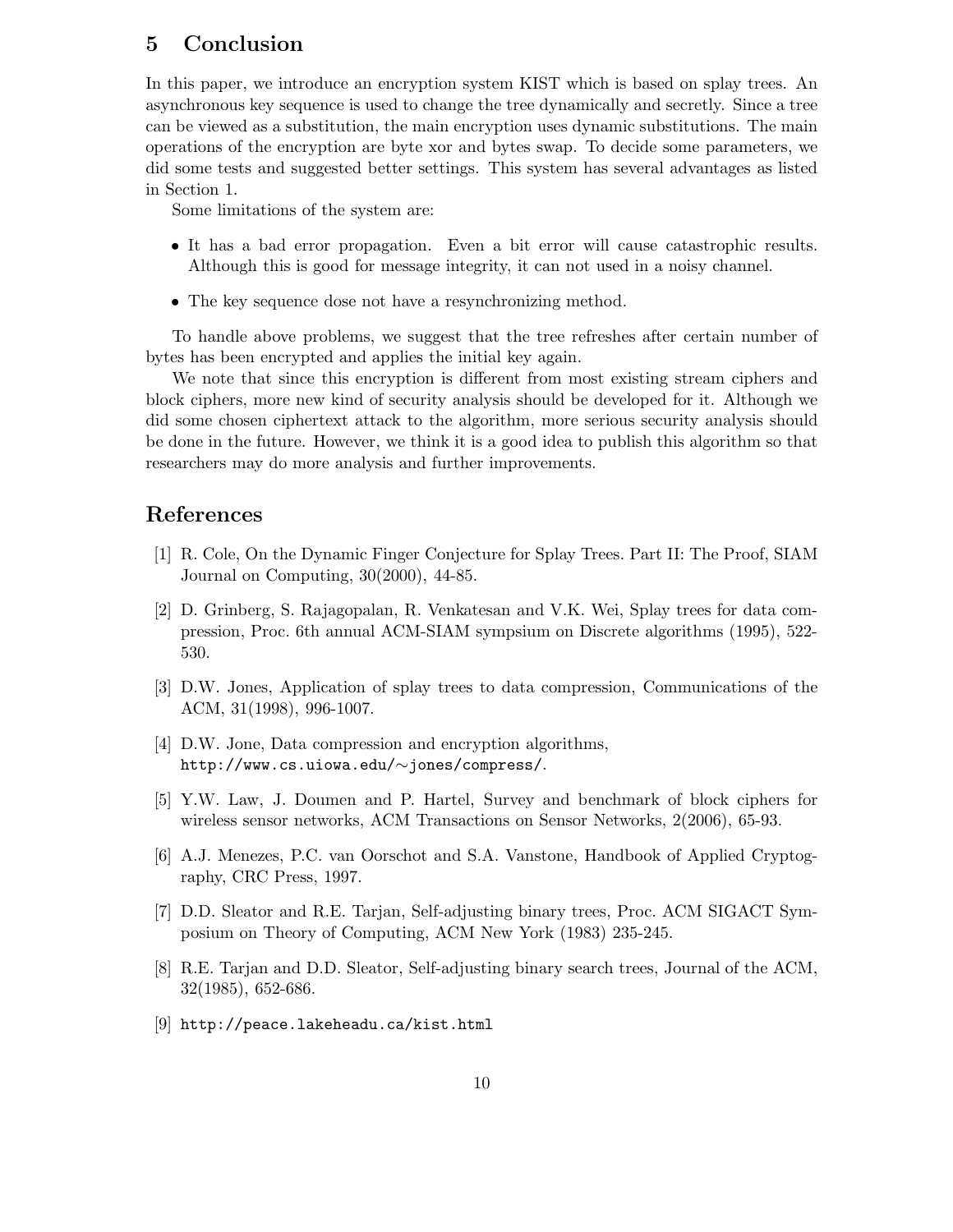# Appendix

## Experimental results

Since our algorithm does not use iterations, the normal difference attack may not be suitable security analysis for it. In this paper, we just show some elementary analysis for the algorithm. We will do more security analysis in the future.

### Parameter N

In the previous subsections we have given general algorithms of encryption and decryption which have a parameter  $N$ . To determine the value of  $N$ , we did some tests and the selected results are listed in Table 1.

| FileType        | $\cal N$       | size of $\overline{P}$ | size of $C$ | compression rate | $\#$ of keys used | key rate  |
|-----------------|----------------|------------------------|-------------|------------------|-------------------|-----------|
| .java           | 7              | 1321                   | 1093        | 82.74            | 226               | 17.11     |
| .java           | 8              | 1321                   | 1161        | 87.89            | 313               | 23.69     |
| .java           | 9              | 1321                   | 1291        | 97.73            | 467               | $35.35\,$ |
| .java           | 10             | 1321                   | 1458        | 110.37           | 613               | 46.40     |
| .java           | 8              | 9265                   | 8365        | 90.29            | 2147              | 23.17     |
| .java           | 9              | 9265                   | 9470        | 102.21           | 3208              | 34.62     |
| $.\mathrm{tex}$ | $\overline{7}$ | 14636                  | 11920       | 81.44            | 2185              | 14.93     |
| .tex            | 8              | 14636                  | 13113       | 89.59            | 3333              | 22.77     |
| .tex            | 8              | 15744                  | 14042       | 89.19            | 3714              | 23.59     |
| .tex            | 9              | 15744                  | 15343       | 97.45            | 5028              | 31.94     |
| .doc            | $\overline{8}$ | 54784                  | 26938       | 49.17            | 10963             | 20.01     |
| .doc            | 9              | 54784                  | 30643       | $55.93\,$        | 14951             | 27.29     |
| .doc            | 10             | 54784                  | 34506       | 62.99            | 19466             | 35.53     |
| .doc            | 11             | 54784                  | 38041       | 69.44            | 24167             | 44.11     |
| .doc            | 12             | 54784                  | 40867       | 74.60            | 28279             | 51.62     |
| .doc            | 8              | 55296                  | 43949       | 79.48            | 13938             | 25.21     |
| .doc            | 9              | 55296                  | 47586       | 86.06            | 18580             | 33.60     |
| .doc            | 10             | 55296                  | 51025       | $92.28\,$        | 23351             | 42.23     |
| .tif            | 8              | 124644                 | 58399       | 46.85            | 23724             | 19.03     |
| .tif            | 9              | 124644                 | 66142       | 53.06            | 32217             | 25.85     |
| .tif            | 10             | 124644                 | 73635       | 59.08            | 41779             | 33.52     |
| .tif            | 11             | 124644                 | 81121       | 65.08            | 51730             | 41.50     |
| .tif            | 12             | 124644                 | 87678       | 70.34            | 60896             | 48.86     |
| .tif            | 13             | 124644                 | 93087       | 74.68            | 69126             | 55.46     |
| .tif            | 8              | 124644                 | 50980       | 40.90            | 11464             | $9.20\,$  |
| .tif            | 9              | 124644                 | 56805       | 45.57            | 16450             | 13.20     |

In our tests, we tried to encrypt several text files such as java source codes, latex source codes. We then encrypted some Microsoft words files. We also tried some picture with .tif format. In Table 1, we listed some results for these different types of files. For different values of  $N$ , we listed the sizes of plain texts and cipher texts (in bytes). The column "compression rate" is the percentage value of (size of cipher text) /(size of plain text), the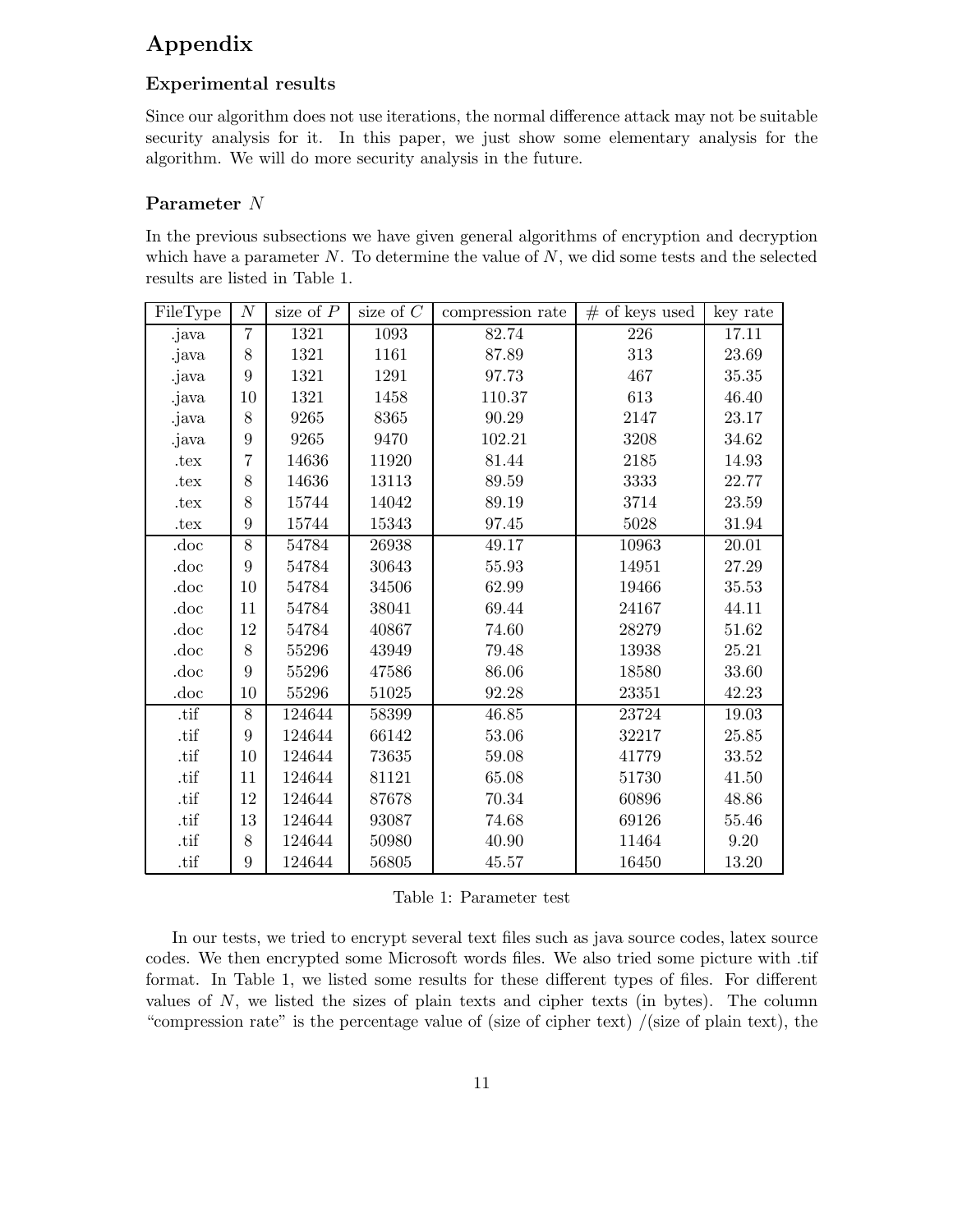column "key rate" is the percentage value of (number of keys injected) /(size of plain text). We want the compression rate smaller so that the cipher text is compressed. We also do not want the key rate too small so that too many keys are discarded.

For the security reason, the key rate cannot be too small. We want the key rate bigger than 0.20. In this way, in average a key will be injected for each 5 bytes of plain text. So we first look at the key rate, then consider the value of compression rate. By our tests, for the text files (.java and .tex)  $N = 8$  is always better. The cipher text will be compressed about 10%.

For the word files,  $N = 8$  is still fine for the key rate while the compression is better. Using  $N = 9$  will inject more keys and the cipher text can still be compressed about  $10\% - 40\%.$ 

For the .tif file, we can use  $N = 9$  and the cipher text can be compressed 40% – 50%, although using  $N = 8$  is still having the key rate around 20%.

In summery, we suggest to use  $N = 8$  in general. But we can leave N as a parameter of the scheme. So if we want the scheme more secure then we can use bigger  $N$  and if compression is more important, then we can use smaller N.

We should indicate that this algorithm will not compress for some kind of files, such as .gif files, MP3 files etc. For these files, the cipher text is always larger than plain text. Basically, if a file is not good for splay tree compression, then it is not good for this encryption in a view of the size of the cipher text.

#### Randomness of cipher test

We did some randomness tests for the various cipher texts of the proposed encryption. Some basic statistical tests of FIPS 140-1 (see [6]) are done. The results are as follows.

All the cipher texts passed the frequency test (monobit test) and the Porker test. All of the cipher texts passed the runs test and the long run test.

#### Randomness of key sequence

For testing the key generation algorithm, we recorded the key sequences when we encrypt several plain texts. We use integers from 0 to 255 to denote the bytes. In the following records, a : b means byte a appears b times in the key sequence.

0:4 1:4 2:4 3:2 4:5 5:8 6:7 7:7 8:5 9:3 10:3 11:7 12:0 13:3 14:1 15:6 16:5 17:8 18:1 19:5 20:3 21:6 22:4 23:8 24:4 25:8 26:9 27:3 28:8 29:5 30:5 31:5 32:1 33:5 34:2 35:2 36:6 37:4 38:4 39:4 40:7 41:5 42:4 43:2 44:3 45:7 46:4 47:12 48:3 49:3 50:6 51:7 52:3 53:5 54:5 55:6 56:7 57:5 58:6 59:3 60:7 61:5 62:7 63:4 64:6 65:7 66:9 67:2 68:5 69:6 70:6 71:5 72:5 73:3 74:4 75:4 76:2 77:7 78:2 79:7 80:5 81:5 82:4 83:8 84:8 85:4 86:5 87:7 88:5 89:5 90:3 91:6 92:2 93:6 94:6 95:2 96:7 97:11 98:4 99:9 100:11 101:9 102:3 103:3 104:7 105:7 106:7 107:3 108:7 109:5 110:8 111:2 112:3 113:5 114:3 115:5 116:7 117:5 118:2 119:6 120:3 121:4 122:3 123:7 124:5 125:7 126:8 127:4 128:4 129:2 130:8 131:2 132:5 133:4 134:3 135:6 136:2 137:5 138:1 139:5 140:8 141:6 142:2 143:2 144:7 145:4 146:4 147:6 148:5 149:8 150:8 151:8 152:4 153:9 154:6 155:4 156:3 157:3 158:10 159:5 160:4 161:4 162:7 163:4 164:4 165:8 166:4 167:3 168:5 169:4 170:5 171:7 172:6 173:10 174:4 175:4 176:3 177:6 178:3 179:4 180:3 181:4 182:5 183:9 184:7 185:5 186:6 187:4 188:6 189:2 190:5 191:6 192:4 193:8 194:5 195:8 196:2 197:6 198:7 199:11 200:6 201:1 202:5 203:5 204:6 205:5 206:6 207:4 208:6 209:2 210:1 211:6 212:5 213:5 214:1 215:5 216:4 217:6 218:3 219:3 220:5 221:4 222:4 223:5 224:6 225:9 226:4 227:8 228:8 229:7 230:7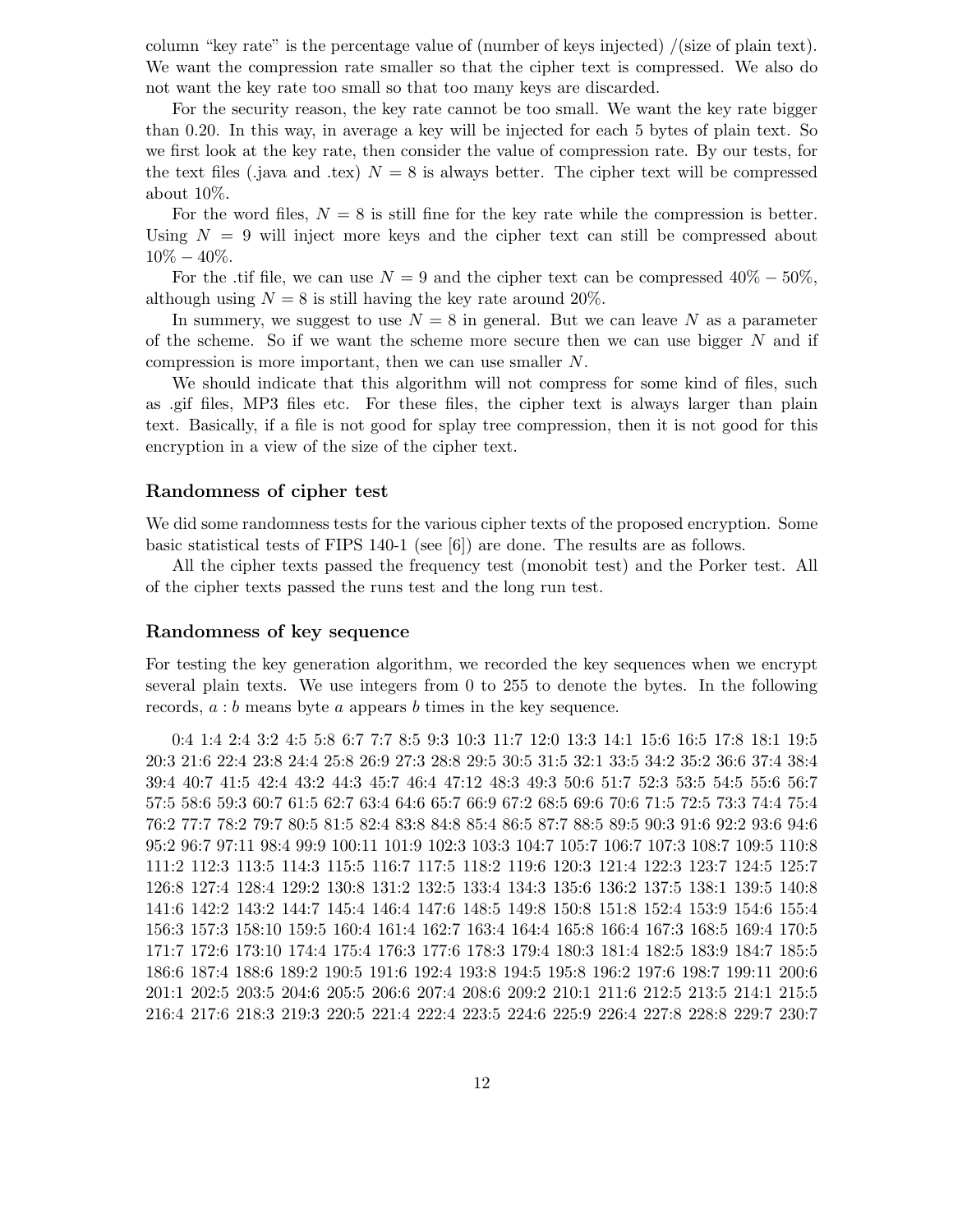231:6 232:4 233:7 234:7 235:5 236:7 237:6 238:8 239:5 240:5 241:9 242:4 243:6 244:8 245:5 246:9 247:6 248:6 249:4 250:5 251:6 252:5 253:2 254:4 255:8

This key sequence is of 1321 keys. Only one byte (12) appears 0 times. one bytes appear 12 times, 2 bytes appear 10 times, 3 bytes appears 11 times. Others appear 1 to 9 times. The average is  $\frac{1321}{256} = 5.16$ 

Another example of key sequence is of 54784 keys displayed below.

0:330 1:228 2:182 3:136 4:489 5:209 6:162 7:221 8:302 9:167 10:211 11:193 12:180 13:640 14:176 15:135 16:188 17:188 18:176 19:280 20:151 21:496 22:209 23:164 24:125 25:168 26:193 27:541 28:160 29:180 30:174 31:142 32:400 33:187 34:261 35:215 36:165 37:260 38:404 39:221 40:395 41:117 42:171 43:162 44:188 45:121 46:166 47:189 48:224 49:187 50:219 51:181 52:173 53:172 54:154 55:134 56:175 57:198 58:202 59:158 60:215 61:168 62:195 63:222 64:180 65:154 66:178 67:185 68:217 69:143 70:200 71:170 72:191 73:148 74:195 75:222 76:198 77:197 78:158 79:318 80:189 81:158 82:192 83:260 84:326 85:191 86:129 87:425 88:263 89:161 90:158 91:186 92:158 93:201 94:174 95:225 96:169 97:170 98:214 99:182 100:194 101:193 102:198 103:158 104:174 105:180 106:439 107:394 108:192 109:157 110:155 111:257 112:222 113:154 114:124 115:158 116:218 117:171 118:143 119:178 120:190 121:161 122:239 123:170 124:176 125:170 126:178 127:174 128:149 129:214 130:164 131:178 132:272 133:223 134:173 135:181 136:167 137:214 138:380 139:162 140:187 141:243 142:216 143:270 144:202 145:147 146:132 147:208 148:178 149:169 150:219 151:430 152:167 153:225 154:186 155:192 156:147 157:202 158:239 159:202 160:178 161:207 162:172 163:176 164:426 165:200 166:174 167:191 168:204 169:258 170:210 171:393 172:235 173:153 174:172 175:159 176:291 177:166 178:449 179:131 180:399 181:292 182:182 183:173 184:158 185:202 186:220 187:644 188:185 189:231 190:245 191:184 192:271 193:510 194:139 195:227 196:303 197:200 198:173 199:183 200:409 201:162 202:285 203:148 204:144 205:159 206:187 207:181 208:148 209:518 210:243 211:174 212:177 213:198 214:188 215:229 216:419 217:149 218:385 219:156 220:457 221:181 222:147 223:176 224:193 225:181 226:197 227:195 228:189 229:214 230:165 231:168 232:200 233:199 234:205 235:181 236:137 237:211 238:180 239:200 240:160 241:260 242:143 243:162 244:203 245:188 246:172 247:155 248:204 249:181 250:333 251:184 252:188 253:177 254:168 255:170

When we use different keys for the same file, the key sequences are different. But their distributions are similar. One example of the same plain text but different keys is as follows. The same plain text (54789 bytes) using different 16 keys. The key sequence is

0:278 1:173 2:178 3:230 4:178 5:158 6:180 7:183 8:168 9:238 10:180 11:221 12:192 13:661 14:156 15:197 16:177 17:158 18:277 19:190 20:263 21:276 22:188 23:189 24:205 25:437 26:186 27:269 28:202 29:209 30:253 31:213 32:435 33:280 34:149 35:217 36:152 37:157 38:166 39:194 40:159 41:420 42:160 43:253 44:150 45:404 46:429 47:262 48:156 49:190 50:180 51:197 52:169 53:200 54:203 55:144 56:211 57:251 58:199 59:185 60:185 61:205 62:193 63:166 64:339 65:190 66:171 67:169 68:228 69:195 70:437 71:432 72:179 73:188 74:175 75:206 76:147 77:138 78:417 79:145 80:159 81:203 82:292 83:159 84:197 85:166 86:661 87:238 88:167 89:225 90:166 91:131 92:147 93:203 94:195 95:156 96:180 97:313 98:255 99:436 100:216 101:215 102:168 103:186 104:199 105:256 106:235 107:210 108:158 109:219 110:161 111:329 112:189 113:206 114:220 115:236 116:268 117:181 118:188 119:170 120:176 121:173 122:236 123:133 124:173 125:207 126:241 127:303 128:239 129:187 130:164 131:145 132:129 133:167 134:180 135:204 136:153 137:212 138:155 139:216 140:166 141:233 142:176 143:231 144:223 145:133 146:201 147:154 148:181 149:189 150:148 151:174 152:164 153:179 154:352 155:291 156:176 157:205 158:225 159:178 160:295 161:157 162:246 163:133 164:143 165:156 166:432 167:229 168:211 169:195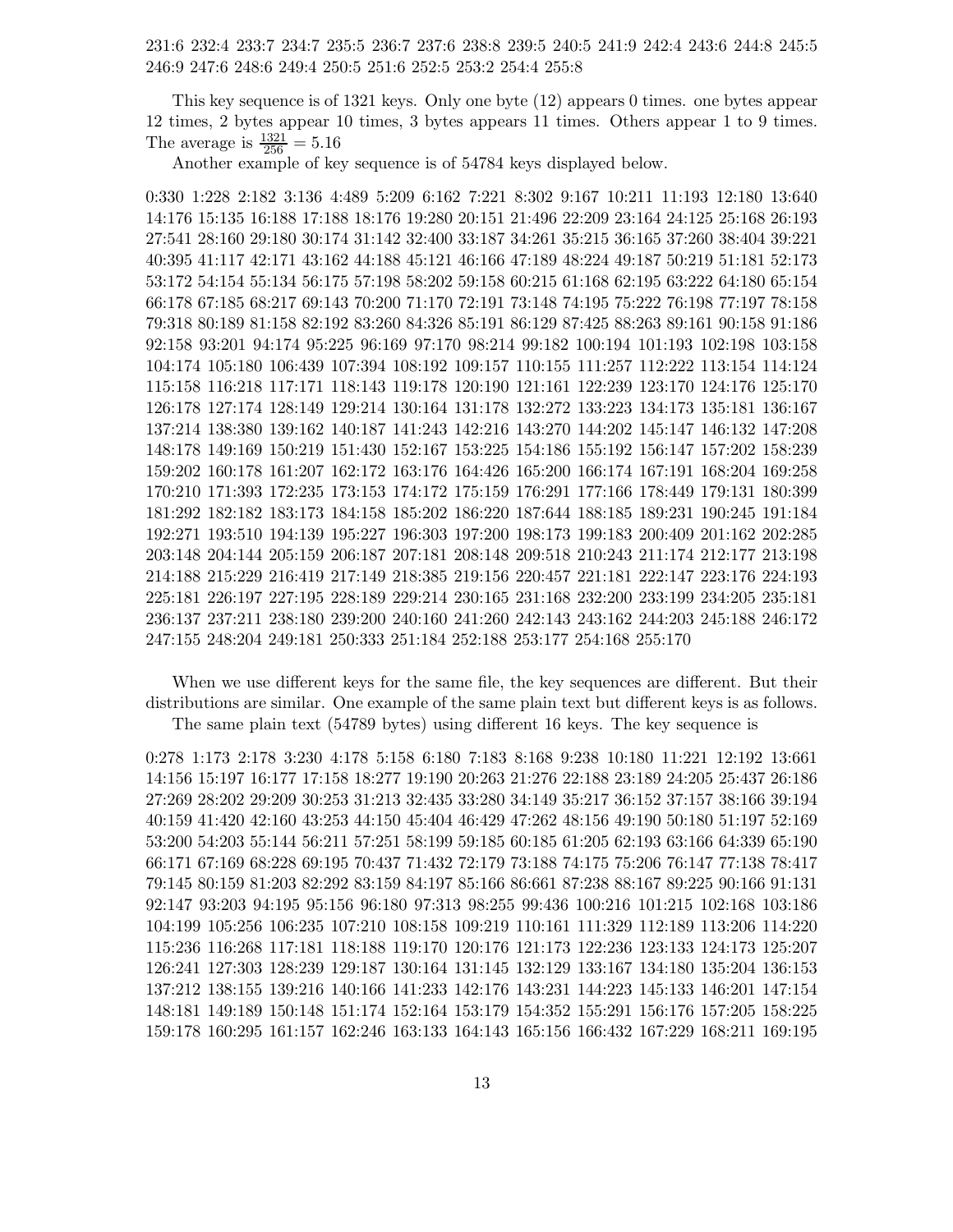170:157 171:207 172:193 173:172 174:214 175:198 176:181 177:171 178:181 179:135 180:138 181:196 182:426 183:161 184:164 185:196 186:394 187:170 188:216 189:174 190:187 191:145 192:181 193:177 194:205 195:183 196:368 197:369 198:151 199:203 200:201 201:181 202:152 203:206 204:150 205:155 206:163 207:165 208:121 209:199 210:162 211:262 212:145 213:166 214:153 215:140 216:202 217:168 218:140 219:164 220:259 221:178 222:219 223:171 224:142 225:167 226:315 227:178 228:416 229:180 230:196 231:412 232:142 233:305 234:282 235:169 236:173 237:175 238:258 239:187 240:200 241:166 242:377 243:384 244:149 245:154 246:179 247:243 248:157 249:157 250:413 251:223 252:392 253:267 254:168 255:155

### Key discarding

We also tested the behavior of the key discarding. We define the key discarding sequence as follows. A number 0 means a key is injected. The positive integers in the sequence denotes the number of successive keys discarded. The sequence  $\{0, 1, 0, 0, 3, \ldots\}$  means that after first key injected, one key is discarded. Then two keys are injected and 3 keys are discarded, etc.

We give two examples below using  $N = 8$ . One example is for a Java source file (1321) bytes). Part of the sequence is:

0 3 0 2 0 4 0 1 0 0 1 0 3 0 5 0 5 0 1 0 2 0 2 0 14 0 0 1 0 4 0 6 0 0 3 0 2 0 2 0 1 0 0 4 0 13 0 4 0 2 0 1 0 5 0 7 0 2 0 11 0 1 0 0 2 0 0 6 0 0 3 0 1 0 1 0 0 4 0 1 0 0 12 0 11 0 3 0 0 6 0 6 0 4 0 0 15 0 2 0 3 0 4 0 0 4 0 0 0 11 0 0 0 1 0 4 0 2 0 7 0 1 0 2 0 3 0 1 0 2 0 4 0 2 0 3 0 7 0 0 2 0 0 5 0 3 0 7 0 4 0 6 0 0 0 7 0 1 0 1 0 2 0 1 0 5 0 4 0 0 0 4 0 0 11 0 1 0 0 3 0 0 0 1 0 4 0 4 0 0 0 8 0 6 0 0 3 0 3 0 3 0 3 0 3 0 0 0 5 0 0 2 0 5 0 7 0 1 0 1 0 3 0 0 0 2 0 1 0 2 0 4 0 2 0 5 0 0 1 0 2 0 0 12 0 6 0 0 2 0 14 0 0 1 0 11 0 1 0 6 0 6 0 9 0 7 0 1 0 0 10 0 2 0 1 0 0 1 0 5 0 2 0 3 0 4 0 1 0 10 0 0 3 0 3 0 1 0 4 0 4 0 6 0 8 0 11 0 0 0 1 0 7 0 1 0 1 0 5 0 4 0 1 0 3 0 4 0 8 0 2 0 13 0 2 0 7 0 6 0 2 0 2 0 3 0 4 0 4 0 0 2 0 6 0 6 0 3 0 6 0 5 0 1 0 1 0 0 4 0 0 9 0 8 0 0 2 0 2 0 8 0 0 5 0 1 0 3 0 2 0 2 0 0 4 0 1 0 9 0 5 0 2 0 18 0 1 0 5 0 9 0 1 0 15 0 2 0 4 0 3 0 2 0 1 0 4 0 2 0 15 0 3 0 3 0 0 3 0 10 0 2 0 1 0 1 0 ......

The maximum number of successive 0's in the file is 3. If we use  $a:b$  to denote that number of occurrence of  $a$  is  $b$ , then we have:

1:53 2:43 3:32 4:33 5:23 6:16 7:12 8:7 9:4 10:3 11:6 12:3 13:2 14:2 15:3 17:1 18:1

Another example is for a Microsoft word file (54784 bytes) displayed below.

Part of the sequence is:

0 0 1 0 2 0 6 0 0 6 0 14 0 1 0 4 0 0 1 0 2 0 2 0 4 0 0 0 0 3 0 0 3 0 0 5 0 2 0 0 4 0 2 0 11 0 15 0 11 0 13 0 1 0 12 0 1 0 0 5 0 11 0 0 9 0 5 0 0 7 0 5 0 12 0 4 0 6 0 1 0 8 0 7 0 40 0 22 0 8 0 0 0 0 0 0 6 0 0 0 11 0 0 1 0 3 0 8 0 2 0 0 2 0 0 0 4 0 28 0 10 0 0 13 0 11 0 0 3 0 0 15 0 2 0 19 0 3 0 0 4 0 9 0 1 0 2 0 0 0 2 0 15 0 3 0 1 0 2 0 0 1 0 7 0 7 0 3 0 1 0 1 0 2 0 0 0 0 3 0 1 0 3 0 1 0 4 0 3 0 8 0 2 0 6 0 4 0 6 0 1 0 1 0 6 0 0 1 0 4 0 0 4 0 2 0 0 0 0 5 0 4 0 11 0 3 0 12 0 6 0 2 0 7 0 1 0 1 0 2 0 3 0 10 0 5 0 3 0 1 0 8 0 3 0 4 0 0 1 0 4 0 3 0 0 2 0 1 0 2 0 1 0 3 0 3 0 8 0 1 0 0 3 0 2 0 6 0 0 2 0 10 0 15 0 0 3 0 1 0 2 0 1 0 7 0 0 2 0 10 0 3 0 4 0 4 0 4 0 1 0 0 1 0 5 0 10 0 4 0 5 0 0 2 0 2 0 21 0 0 0 4 0 0 2 0 0 5 0 7 0 4 0 0 26 0 0 3 0 3 0 0 3 0 0 0 4 0 7 0 6 0 2 0 1 0 2 0 1 0 11 0 0 0 0 0 3 0 0 1 0 1 0 4 0 0 3 0 7 0 7 0 3 0 1 0 5 0 0 1 0 7 0 3 0 3 0 10  $0\;0\;2\;\ldots\ldots$ 

The maximum number of successive 0's in the sequence is 7. And we have: